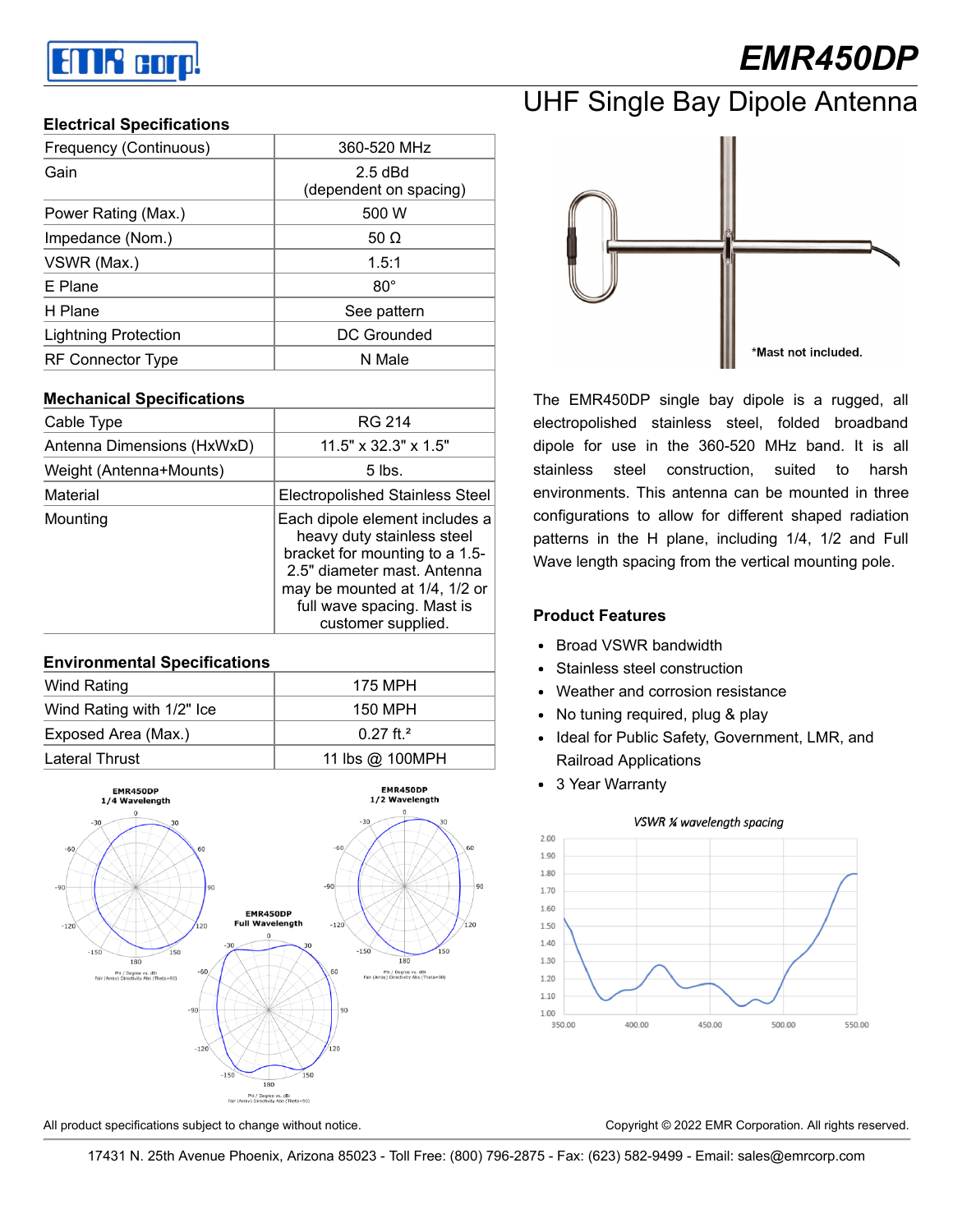

## *EMR450DP*

## UHF Dipole Antenna Installation Instructions

### **EMR450DP Supplied Components:**

- (x1) UHF folded dipole w/ boom
- (x1) Angled mounting bracket
- (x4) Screws w/ captive washers
- (x1) Anti seize compound
- (x1) Installation instructions

## **Assembling the Antenna:**

The dipole antenna element must be securely attached to the boom. Feed the antenna tail through the boom, then insert and tighten included screws with captive washers to secure the boom to the antenna.

Angled Mounting Bracket

## **Mounting the Antenna to the Mast:**

## **1. Drain hole must be facing down on the dipole element.**

- 2. Secure the antenna to the mast with mounting bracket.
- 3. Apply anti-seize compound to bracket threads.
- 4. Ensure antenna is set to optimal H pattern before tightening brackets (see Radiation Pattern Options).
- 5. All connectors must be correctly waterproofed (See Waterproofing RF Connections).

## **Antenna Mounting Dimensions:**

Dimensions for mounting the antenna to the support structure are specified in the illustrations to the right. Adjust distance between dipole element and support structure to achieve the desired radiation pattern.

### **Radiation Pattern Options:**

Mounting spacings to achieve desired H plane radiation patterns are indicated with stickers on the antenna boom. See specification sheet for radiation patterns. Mount the antenna to the support structure at the corresponding distance (Dimension A) to achieve desired spacing:

| <b>Wave Length</b> | <b>Frequency</b> | <b>Dimension A</b> |
|--------------------|------------------|--------------------|
| $1/4$ Wave         | 360-520 MHz      | 6.4"               |
| $1/2$ Wave         | 360-520 MHz      | 12.8"              |
| 1 Wave             | 360-520 MHz      | 25.7"              |





### **Top Mount Configuration**